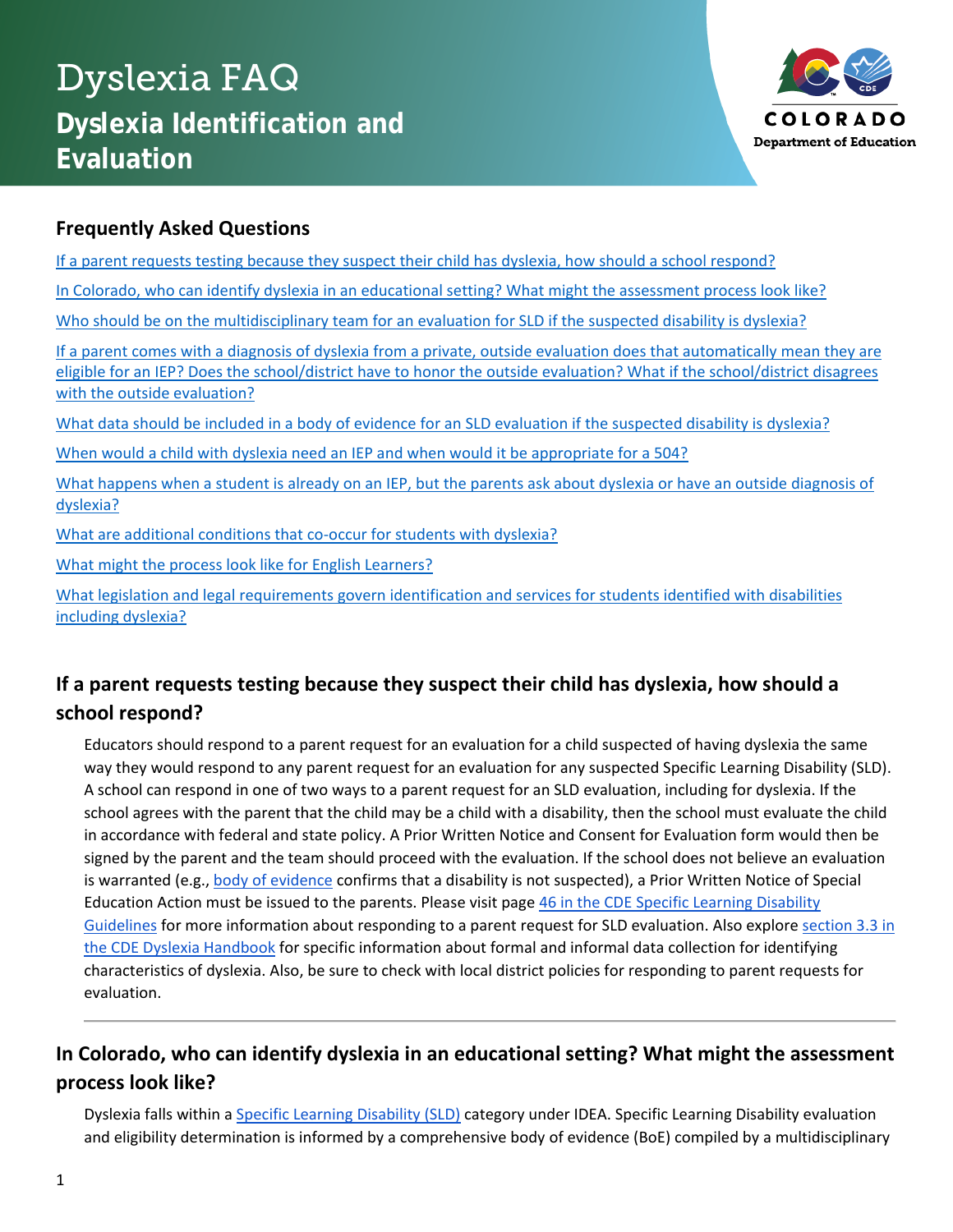

team. Because there is no one test or assessment tool that measures all reading skills, a variety of assessments measuring different discrete skills must be administered by a team of individuals with specific expertise in educational assessment (i.e.: school psychologist; a learning specialist or special education teacher; a speechlanguage pathologist; and/or a school social worker). Ideally, students found to be at risk following general screening should be administered multiple diagnostic measures to ensure that all identified skills have been assessed at the appropriate grade level. For more comprehensive guidance on assessing for and identifying dyslexia in a school setting, visit [chapter 3 of the CDE Dyslexia Handbook.](https://www.cde.state.co.us/node/43366) [This assessment flow chart](https://media.ride.ri.gov/EEIE/GuidanceSY20-21/ELA-AIM-Tool-Flowchart.pdf?fbclid=IwAR0tTD31gH22sgtzyxnVS1QxvcF-eY6E1xHdbZDk1-8Uz58Zndz9W3TjzCE&fbclid=IwAR0tTD31gH22sgtzyxnVS1QxvcF-eY6E1xHdbZDk1-8Uz58Zndz9W3TjzCE) from the AIM Institute for Learning and Research provides a helpful view of an assessment process for a suspected reading disability. Also, be sure to consult with the [CDE Guidelines for Specific Learning Disability Eligibility](https://www.cde.state.co.us/cdesped/guidelines_sld_draft_2019-02-25) for guidance on the SLD evaluation and eligibility process.

## <span id="page-1-0"></span>**Who should be on the multidisciplinary team for an evaluation for SLD if the suspected disability is dyslexia?**

If the suspected disability is dyslexia, a multidisciplinary team is likely to include a school psychologist; a learning specialist or special education teacher; a speech-language pathologist; and a school social worker and possibly a school nurse. The team must also include at least one family member that can speak to the history of learning struggles that may exist in other family members as well as provide perspective about struggles the child might be exhibiting outside of the school setting. If possible, it would benefit the team to include a literacy specialist with expertise in the possible root causes of reading deficits. A team representing various expertise is important to rule out other possible disabilities that may be contributing to reading difficulties. For further discussion about dyslexia evaluation and the multidisciplinary team, visit section 3.3 in the CDE Dyslexia Handbook.

# <span id="page-1-1"></span>**If a parent comes with a diagnosis of dyslexia from a private, outside evaluation does that automatically mean they are eligible for an IEP? Does the school/district have to honor the outside evaluation? What if the school/district disagrees with the outside evaluation?**

An individual with dyslexia may or may not be eligible for special education services. Eligibility is dependent on whether the criteria and other determinations for Specific Learning Disability (SLD) identification are met. However, there is certainly overlap between students who have had a private clinical diagnosis of dyslexia and those who have been identified as having a specific learning disability and been found eligible for special education—particularly in the SLD area of "Basic Reading Skill" (please visit page 92 in the [SLD Guidelines](https://www.cde.state.co.us/cdesped/guidelines_sld_draft_2019-02-25) for information about Basic Reading Skill) A student with the types of deficits that might indicate the existence of dyslexia would be considered for SLD identification if they are exhibiting significant achievement gaps and continue to experience insufficient progress (as compared to age or grade-level norms/ standards) even after receiving research-based, intensive interventions that target the individual student's area of need(s). See page 62 in the [SLD Guidance](https://www.cde.state.co.us/cdesped/guidelines_sld_draft_2019-02-25) for information on how to determine insufficient progress. [CDE has resources](https://www.cde.state.co.us/coloradoliteracy/selectingevidencebasedprograms) to help educators make informed decisions for choosing interventions.

If a parent comes with a [diagnosis of dyslexia](http://www.cde.state.co.us/cdesped/ta_clinicaldiagnoses) from a private, outside evaluation, IDEA requires schools to consider the results of that evaluation if it meets the school's criteria. The school will still have to conduct its own evaluation to determine eligibility for an IEP. If the school does not believe an evaluation is warranted (e.g., evidence confirms that a disability is not suspected), a Prior Written Notice of Special Education Action must be issued to the parents.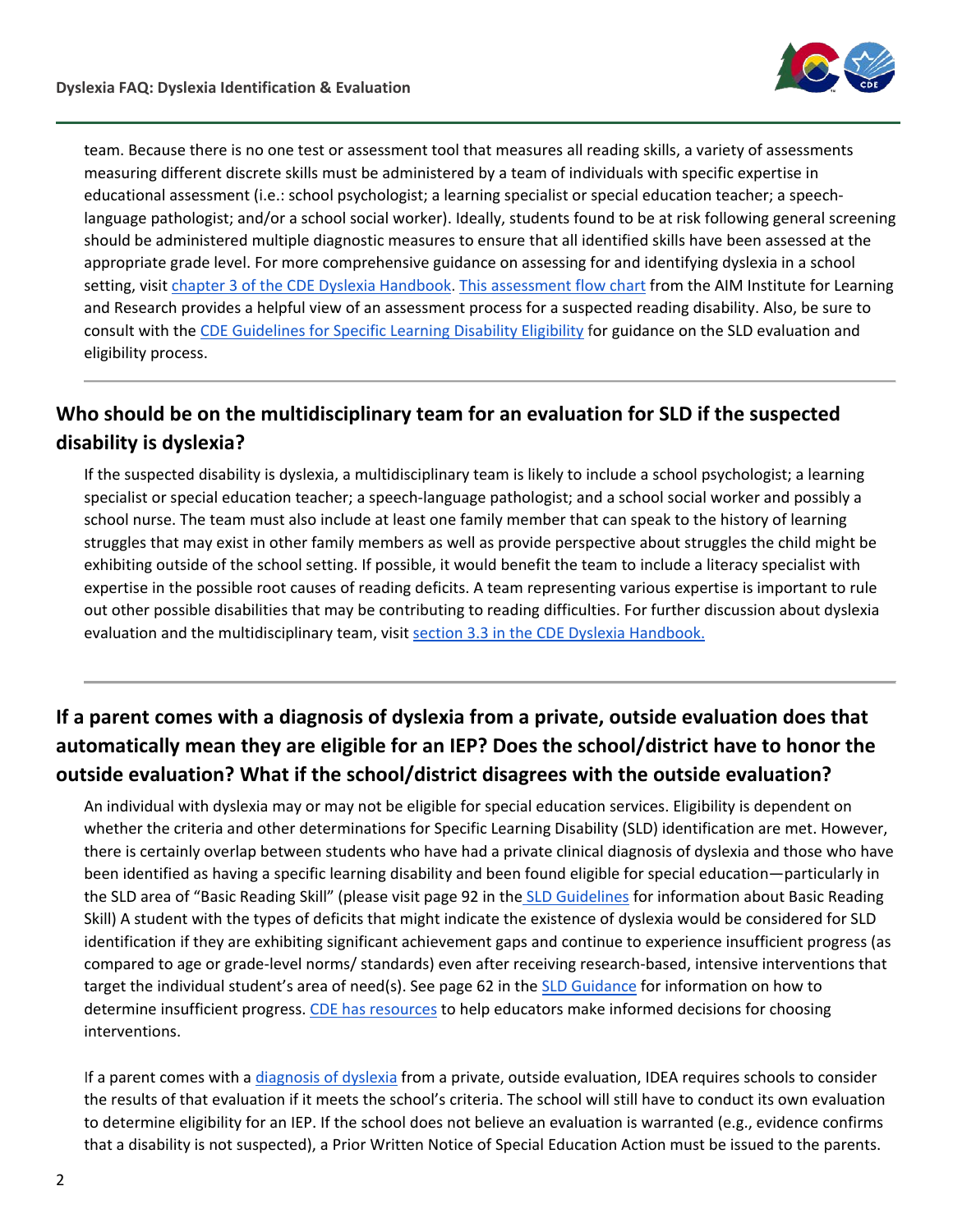

Please visit page [46 in the CDE Specific Learning Disability Guidelines](https://www.cde.state.co.us/cdesped/guidelines_sld_draft_2019-02-25) for more information about responding to a parent request for SLD evaluation. *Understood.org has useful guidance on this topic as well.* 

If a child with dyslexia does not qualify for special education services, the school is required to consider the student [for a 504 plan.](https://www2.ed.gov/about/offices/list/ocr/docs/504-resource-guide-201612.pdf) For more information about the difference between an IEP and a 504 plan, visit [this guidance from](https://www.understood.org/articles/en/the-difference-between-ieps-and-504-plans)  [Understood.org.](https://www.understood.org/articles/en/the-difference-between-ieps-and-504-plans)

### <span id="page-2-0"></span>**What data should be included in a body of evidence for an SLD evaluation if the suspected disability is dyslexia?**

When conducting a Specific Learning Disability (SLD) evaluation, eligibility decisions are informed by a comprehensive body of evidence including multiple qualitative and quantitative data. Multidisciplinary IEP teams must follow the guidelines for SLD evaluation when evaluating a student suspected of having dyslexia. However, there is data that must be collected specific to dyslexia. Please visit the [SLD Eligibility Guidelines pages 55-67](https://www.cde.state.co.us/cdesped/guidelines_sld_draft_2019-02-25) for information about what must be included in a full and individual evaluation for SLD, as well as [section 3.3 in the CDE](https://www.cde.state.co.us/node/43711)  [Dyslexia Handbook f](https://www.cde.state.co.us/node/43711)or specific information about what data should be collected for a comprehensive dyslexia evaluation.

### <span id="page-2-1"></span>**When would a child with dyslexia need an IEP and when would it be appropriate for a 504?**

The following are the two major eligibility criteria that must be met (demonstrated through a body of evidence) to determine a student has a Specific Learning Disability and is eligible for special education services through an IEP:

1. The child does not achieve adequately for the child's age or to meet state approved grade-level standards and exhibits significant academic skill deficit(s) when provided with learning experiences and instruction appropriate for the child's age or state approved grade-level standards ECEA 2.08(8)(b)(i)

#### AND

2. The child does not make sufficient progress to meet age or state-approved, grade-level standards in one or more of the areas identified in Section 2.08(8)(b)(i) when using a process based on the child's response to [scientific,](https://www.cde.state.co.us/coloradoliteracy/selectingevidencebasedprograms)  [research-based intervention.](https://www.cde.state.co.us/coloradoliteracy/selectingevidencebasedprograms)

If a child does not qualify for an IEP, they may still qualify for essential accommodations through a [504 plan](https://www2.ed.gov/about/offices/list/ocr/docs/504-resource-guide-201612.pdf) as a result of dyslexia. For more in-depth information about the differences between an IEP and a 504 plan, [visit this](https://www.understood.org/articles/en/the-difference-between-ieps-and-504-plans)  [guidance from Understood.org.](https://www.understood.org/articles/en/the-difference-between-ieps-and-504-plans)

## <span id="page-2-2"></span>**What happens when a student is already on an IEP, but the parents ask about dyslexia or have an outside diagnosis of dyslexia?**

If a parent of a child who already has an IEP requests an evaluation for dyslexia, the IEP team should reconvene and determine if the evaluation includes data addressing all areas of concern. The IEP team will have to determine how a diagnosis from a private evaluation informs the existing IEP. It may be necessary to open a reevaluation to include additional information and change in disability category or add a secondary disability. Regardless of the response, the IEP team must issue Prior Written Notice (PWN) the same way they would in response to any other parent request for evaluation. Please visit page [46 in the CDE Specific Learning Disability Guidelines](https://www.cde.state.co.us/cdesped/guidelines_sld_draft_2019-02-25) for more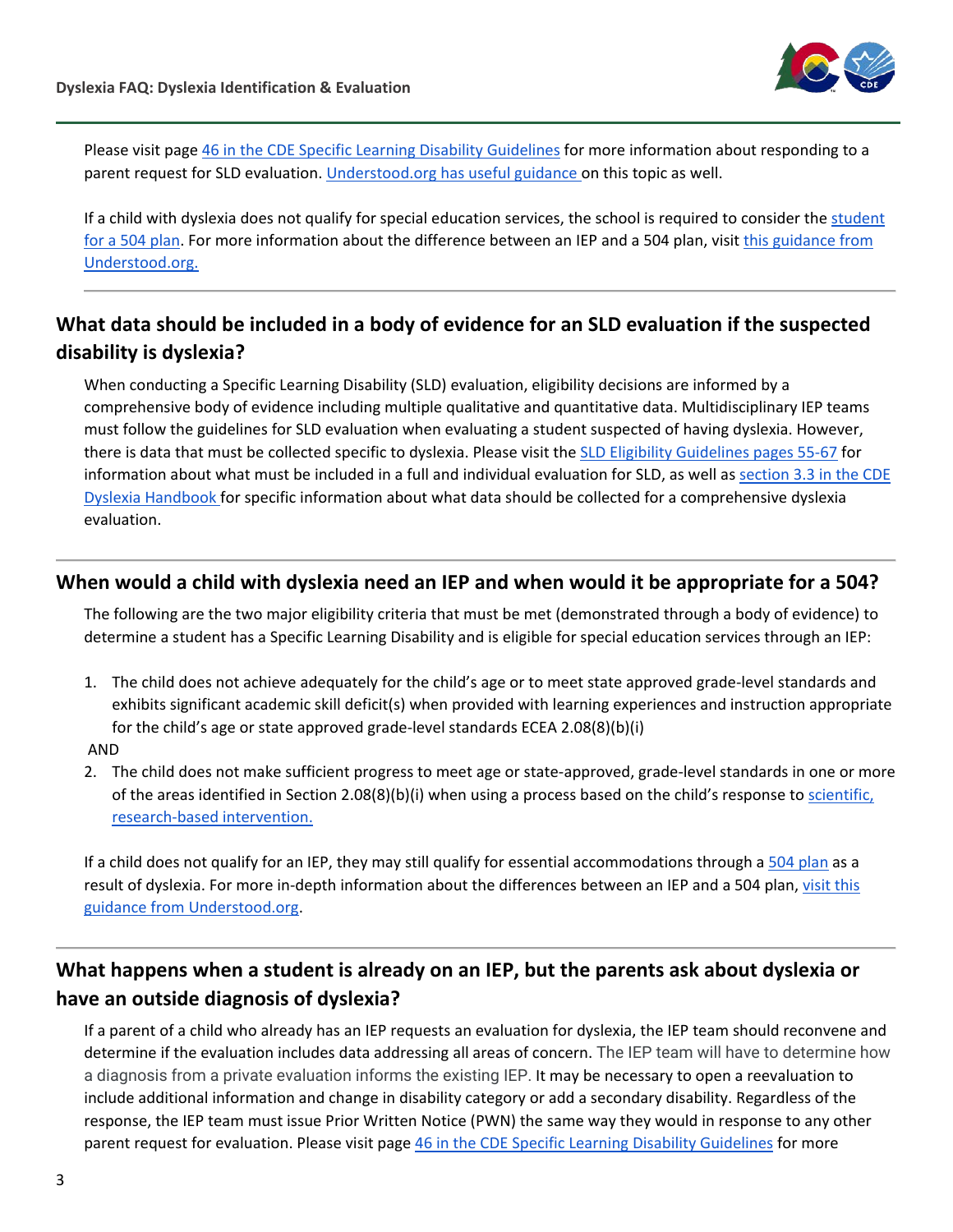

information about responding to a parent request for SLD evaluation. Check [pages 53-55 in the SLD Guidelines](https://www.cde.state.co.us/cdesped/guidelines_sld_draft_2019-02-25) for information about PWN.

#### <span id="page-3-0"></span>**What are additional conditions that co-occur for students with dyslexia?**

It is not uncommon for students with dyslexia to also be diagnosed with other disorders or conditions. Many parents and teachers are probably aware of the number of students who have been diagnosed with ADHD and dyslexia. This co-occurrence of two or more different disorders in the same individual is called comorbidity. A more formal definition of comorbidity is when "two or more disorders co-occur more often than we would expect by chance" (Pennington, 2006; Kain, Landerf & Kaufmann, 2008). Comorbidity is another important factor and consideration in the identification and treatment of dyslexia. Specially Designed Instruction (SDI) must be provided for all areas of need determined by the body of evidence, (ADHD, dyscalculia, social-emotional support, developmental language disorder, dysgraphia, etc.) For more information about dyslexia and comorbid disorders, please visit [section 7.4 in](https://www.cde.state.co.us/node/43723)  [the CDE Dyslexia Handbook.](https://www.cde.state.co.us/node/43723)

#### <span id="page-3-1"></span>**What might the process look like for English Learners?**

Dyslexia occurs in every language that has a written component and is an equal opportunity reading problem. It is not appropriate to simply assume that a student is struggling with reading because they are not a native English speaker or that his or her reading and spelling problems are solely the result of struggles with a new language. Students who are learning English are just as likely to have dyslexia as their native English speaking peers.

Identifying dyslexia in students who are English Learners (ELs) is challenging. Those responsible for assessing English learners for a possible SLD/dyslexia need to have comprehensive knowledge of language development, the acquisition of a second language, early reading development, and reading disorders, as well as a thorough knowledge of assessment tools available to them. A bilingual evaluator who speaks the student's first language, as well as English, is invaluable to the process. This dual-language ability not only allows the evaluator to administer assessment measures in either language or both languages, but it also enhances the interpretation of results due to his/her knowledge of how the structures and pragmatics of the two languages are similar and different. For example, a student with deficits in phonological awareness and/or rapid naming in their first language will be found to have deficits in phonological awareness in English.

For more information about identifying an SLD in students who are English Learners, visit [section 7.2 in the CDE](https://www.cde.state.co.us/node/43721)  [Dyslexia Handbook](https://www.cde.state.co.us/node/43721) and [page 129 in the SLD Eligibility Guidelines.](https://www.cde.state.co.us/cdesped/guidelines_sld_draft_2019-02-25)

## <span id="page-3-2"></span>**What legislation and legal requirements govern identification and services for students identified with disabilities including dyslexia?**

Special education determination and programming is governed by multiple intersecting state and federal policies. Because these policies are law, one does not trump the other. Schools are required to adhere to all legal requirements outlined in state and federal policy protecting the rights of students with disabilities. The following are links to federal and state guidelines for educators in Colorado: